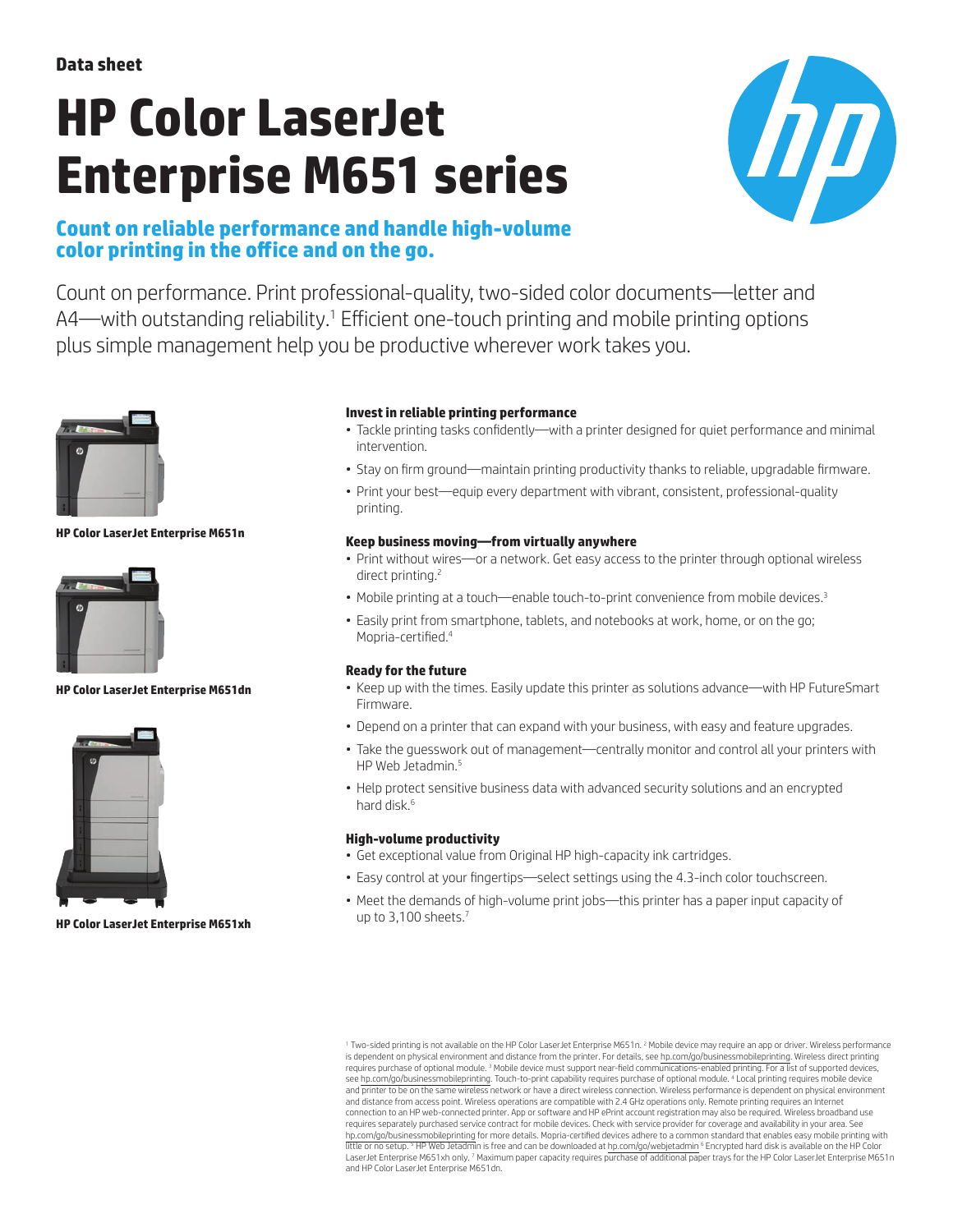## **Product walkaround**

- 1 Intuitive 10.9 cm (4.3-inch) color VGA control panel
- 2 500-sheet output bin
- 3 Home button (returns to home screen)
- 4 Front door provides convenient access to HP toner cartridges and drums
- 5 Built-in automatic duplexer
- 6 500-sheet input tray
- 7 2 x 500-sheet paper trays
- 8 1,500-sheet high-capacity input tray
- 9 Hardware integration pocket
- 10 Easy access USB port to print files directly<sup>1</sup>
- 11 100-sheet multipurpose tray supports media weights up to 220 g/m<sup>2</sup> (58 lb bond)
- 12 Lower-right door (access for clearing jams)
- 13 HP High-Performance Secure Hard Disk
- 14 800 MHz processor, 1 GB RAM
- 15 Hi-Speed USB 2.0 printing port
- 16 Hi-Speed USB 2.0 port (for connecting third-party devices)
- 17 HP Jetdirect Gigabit Ethernet print server
- 18 Access port for optional Kensington-style lock

**HP Color LaserJet Enterprise M651xh shown** 1 9 2  $-10$ 3  $\varphi$  $\Lambda$  $-11$ 5 6  $-12$ 7 8 **Front view**



# **Series at a glance**







| <b>Model</b>                                                 | M651n         | <b>M651dn</b> | <b>M651xh</b> |  |
|--------------------------------------------------------------|---------------|---------------|---------------|--|
| <b>Part number</b>                                           | CZ255A        | CZ256A        | CZ257A        |  |
| 100-sheet multipurpose tray                                  | $\checkmark$  | $\checkmark$  | ✓             |  |
| 500-sheet tray 2                                             | $\checkmark$  | $\checkmark$  | ✓             |  |
| 2 x 500-sheet trays and<br>1.500-sheet HCI with stand        | Optional      | Optional      | $\checkmark$  |  |
| <b>Touch-to-print and wireless</b><br>direct mobile printing | Optional      | Optional      | Optional      |  |
| <b>HP High-Performance Secure</b><br><b>Hard Disk</b>        | Not available | Not available |               |  |
| <b>Automatic duplexer</b>                                    | Not available |               |               |  |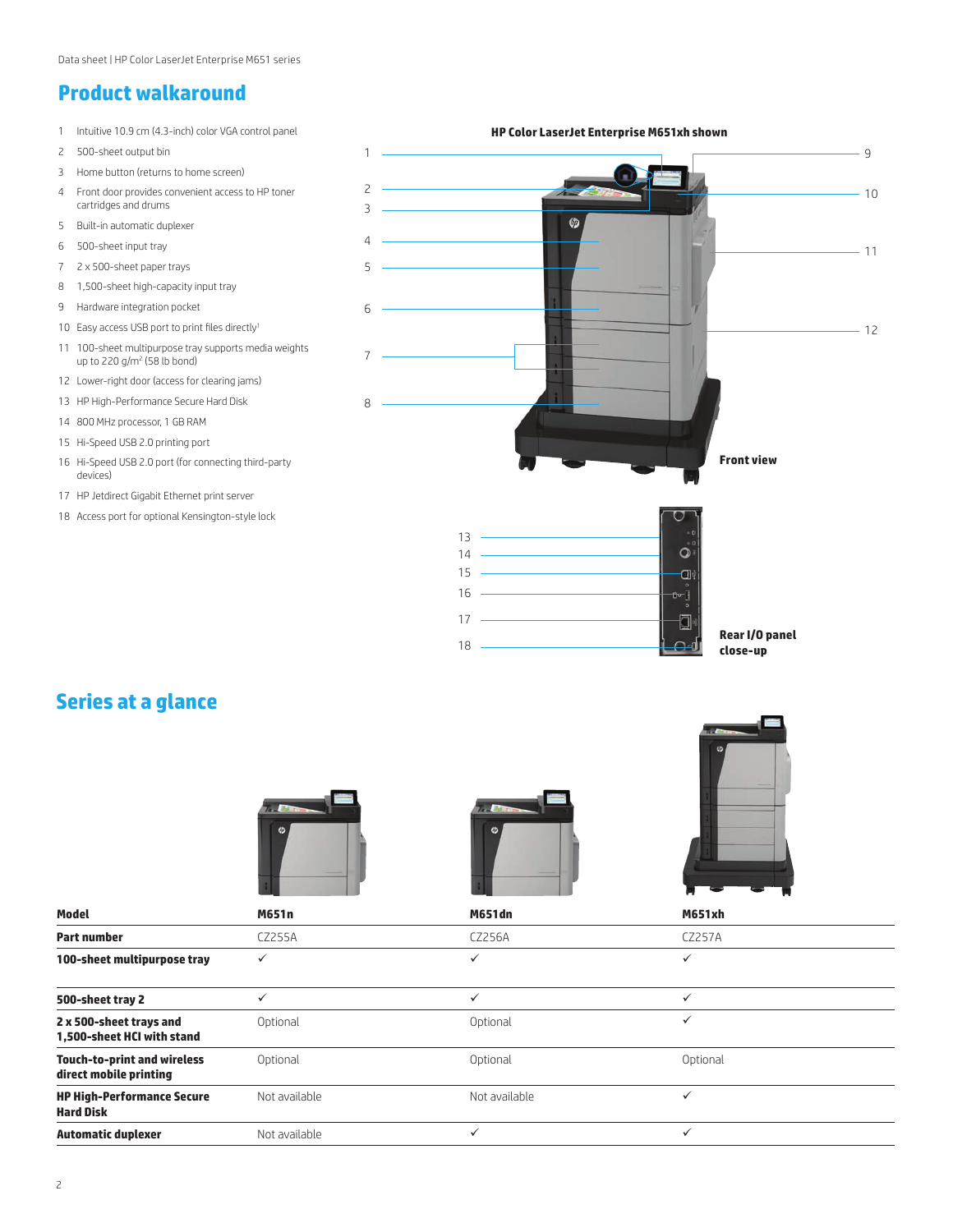### **HP Services**

Downtime can have serious consequences, so HP provides support beyond the standard warranty. You benefit from reduced risk, maximized uptime, predictable service delivery and no unbudgeted repair costs.

HP Care Pack Services provide comprehensive suite of protection services designed to keep HP Hardware software up and running so employees can stay productive.

Choose from:

**Next Business Day Onsite Repair:** Makes an HP technician available at customer's premise the next business day, if the issue cannot be resolved remotely.

#### **Same Day Onsite - 4 hour 9x5 and 13x5:**

Sends an HP technician to customer's site the same business day for repair, within 4 hours, if the issue cannot be resolved through remote support. Various support window times are available, for different requirements.

For care pack availability visit: [hp.com/go/cpc](http://h20560.www2.hp.com/portal/site/cpc?ac.admitted=1394033948616.2043657423.1959898185)



Achieve the results your business demands. Print high-quality color documents page after page and complete printing tasks with confidence.

Help workteams keep up with the pace of business—enable printing from any location in your office or on the go with mobile printing options.

Make a smart investment with a printer that can change with the times. Easily upgrade and extend solutions—and keep sensitive data safe.

Keep work moving—and spend less time reloading supplies—with high-capacity cartridges and room for up to 3,100 sheets. This printer's intuitive color touchscreen makes job setup quick and simple.<sup>1</sup>

| <b>Accessories</b>                                                                                                |                                                                                                                                                                                                                                                                                                                                                                                                                                                                                                                                |  |
|-------------------------------------------------------------------------------------------------------------------|--------------------------------------------------------------------------------------------------------------------------------------------------------------------------------------------------------------------------------------------------------------------------------------------------------------------------------------------------------------------------------------------------------------------------------------------------------------------------------------------------------------------------------|--|
| C7261A<br>C7263A<br>TC497A<br>J8021A<br>J8026A<br>J8029A<br>F5K46A<br>CF246A<br>CF247A<br><b>CF249A</b><br>CF265A | HP Color LaserJet 500-sheet Paper Tray<br>HP Color LaserJet 2 x 500-sheet, 1,500-sheet High-capacity Paper Feeder and Stand<br>HP LaserJet Postcard Media Insert Tray<br>HP Jetdirect ew2500 802.11b/g Wireless Print Server<br>HP Jetdirect 2700w USB Wireless Print Server<br>HP Jetdirect 2800w NFC/Wireless Direct Accessory<br>HP NFC/Wireless 1200w Mobile Print Accessory<br>HP Color Laser let 110V Fuser Kit<br>HP Color Laser let 220V Fuser Kit<br>HP Color Laser Jet Transfer Kit<br>HP 648A Toner Collection Unit |  |
| Supplies <sup>2</sup>                                                                                             |                                                                                                                                                                                                                                                                                                                                                                                                                                                                                                                                |  |
| CF320A<br>CF330X<br>CF331A<br>CF332A<br>CF333A                                                                    | HP 652A Black Original LaserJet Toner Cartridge (11,500 yield)<br>HP 654X High Yield Black Original LaserJet Toner Cartridge (20,500 yield)<br>HP 654A Cyan Original LaserJet Toner Cartridge (15,000 yield)<br>HP 654A Yellow Original LaserJet Toner Cartridge (15,000 yield)<br>HP 654A Magenta Original LaserJet Toner Cartridge (15,000 yield)                                                                                                                                                                            |  |
| <b>Services</b>                                                                                                   |                                                                                                                                                                                                                                                                                                                                                                                                                                                                                                                                |  |
| U1UJ2F<br>U1UJ3F<br>U1UJ8F<br>U1UJ9E<br>U1UK0F                                                                    | HP 3-year 4h 9 x 5 Color LaserJet M651 HW Support<br>HP 3-year 4h 13 x 5 Color LaserJet M651 HW Support<br>HP 3-year Next business day + DMR Color LaserJet M651 Support<br>HP 4-year Next business day + DMR Color LaserJet M651 Support<br>HP 3-year Next business day + DMR Color LaserJet M651 Support                                                                                                                                                                                                                     |  |